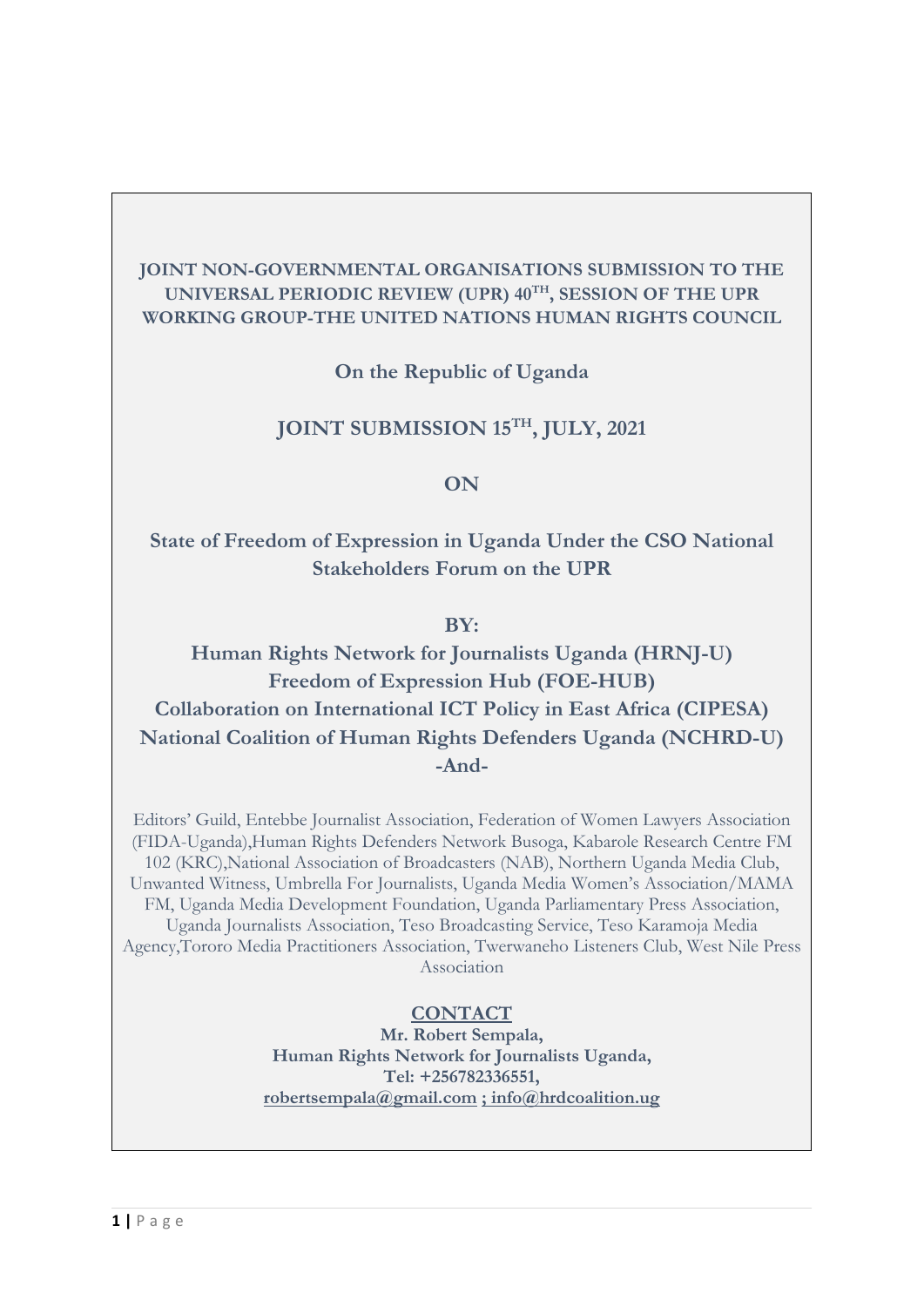## **About the Submitting Organisations**

This report is <sup>a</sup> culmination of joint efforts and data contributions of the Media Freedoms, Freedom of Expression and Digital Rights cluster under the CSO National Stakeholders' Forum on the UPR- <sup>a</sup> loose network of over 300 NGOs dedicated to following upon on UPR mechanism coordinated by the **National Coalition of Human Rights Defenders [Uganda](http://www.hrdcoalition.ug)**. All these organisations, with varying experience and expertise are key actors in the advocacy on Freedom of Expression and attendant rights in Uganda. The report was compiled through collection of data from the membership of the cluster. A draft report was presented and validated amongst the members leading to this final report. This particular cluster on Media Freedoms, Freedom of Expression and Digital Rights was convened and co-convened by:

- I. **Human Rights Network for Journalists (HRNJ Uganda)** is <sup>a</sup> network of human rights journalists in Uganda working towards enhancing the promotion, protection and respect of human rights through defending and building the capacities of journalists, to effectively exercise their constitutional rights and fundamental freedoms for collective campaigning through the media. HRNJ-U was established in 2005 by <sup>a</sup> group of human rights journalists who had developed <sup>a</sup> sense of activism and was formally registered as an independent media group, non-profit and non-partisan organisation in 2006.
- II. **Freedom of Expression Hub** the Freedom of Expression Hub (FOE-HUB) is <sup>a</sup> notfor-profit organization registered in Uganda that strives to promote and defend freedom of expression within and beyond East Africa. Its establishment was inspired by the apparent closing space for the enjoyment and exercise of freedom of expression within the East African region. Our goal is to augment freedom of expression as <sup>a</sup> means to good governance through breaking barriers that hinder free expression.
- III. **The Collaboration on International ICT Policy in East Africa (CIPESA)** is one of two centres established under the Catalysing Access to Information and Communications Technologies in Africa (CATIA) initiative, which was funded by the UK'<sup>s</sup> Department for International Development (DfID). CIPESA focuses on decisionmaking that facilitates the use of ICT in support of development and poverty reduction**.**
- IV. **Other members of the cluster include;** Editors' Guild, Entebbe Journalist Association, Federation of Women Lawyers Association (FIDA-Uganda),Human Rights Defenders Network Busoga, Kabarole Research Centre FM 102 (KRC),National Association of Broadcasters (NAB), Northern Uganda Media Club, Unwanted Witness, Umbrella For Journalists, Uganda Media Women'<sup>s</sup> Association/MAMA FM, Uganda Media Development Foundation, Uganda Parliamentary Press Association, Uganda Journalists Association, Teso Broadcasting Service, Teso Karamoja Media Agency,Tororo Media Practitioners Association, Twerwaneho Listeners Club, West Nile Press Association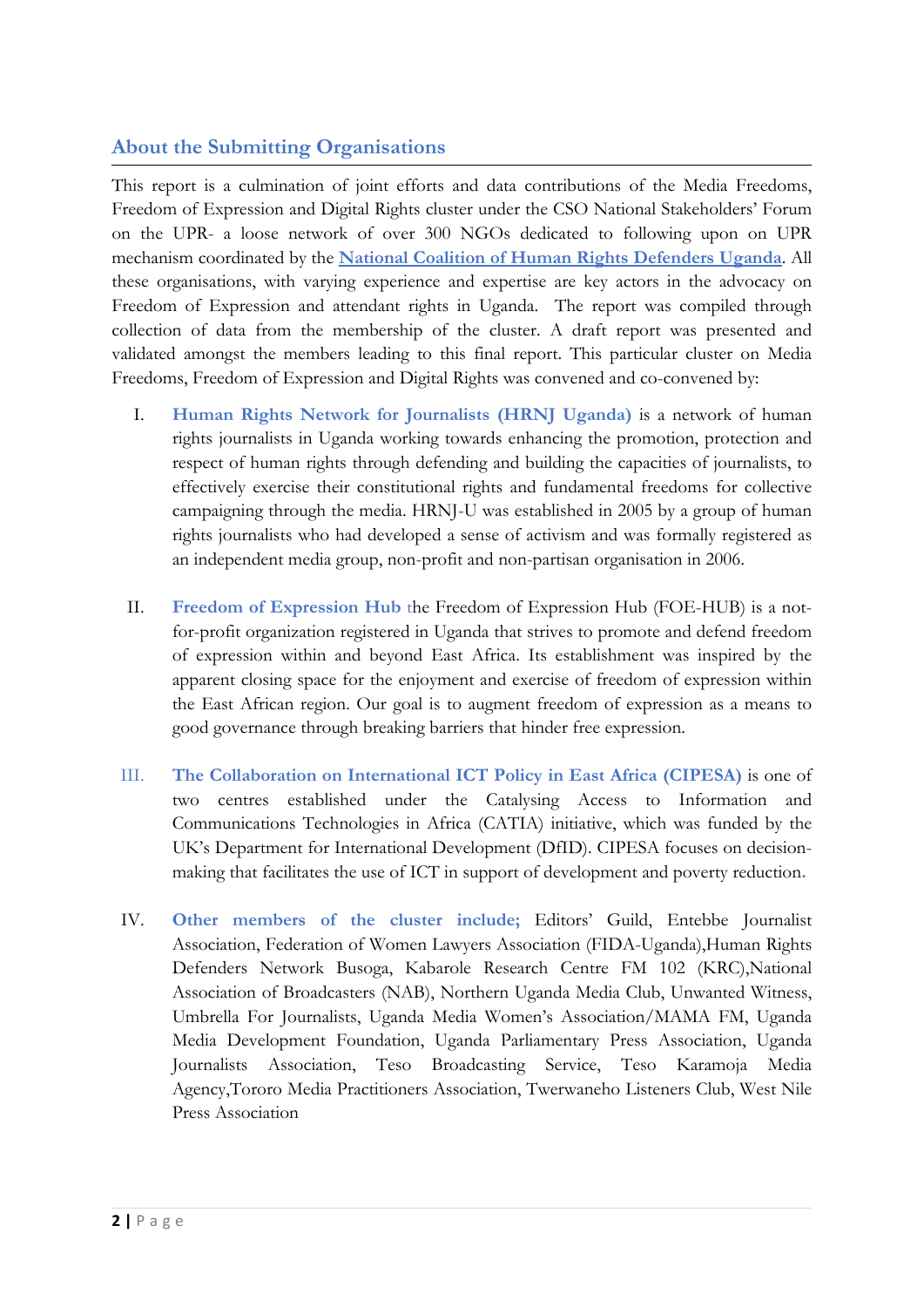### **INTRODUCTION**

- 1. The right to Freedom of expression (FoE) which includes freedom to seek, receive and impart information and ideas of all kinds, regardless of frontiers, either orally, in writing or in print, in the form of art, or through any other media of his choice is fundamental and should be protected. Freedom of expression is guaranteed under international and regional instruments to which Uganda is <sup>a</sup> party. Uganda'<sup>s</sup> record must therefore be evaluated to establish the status of protection and promotion of Freedom of expression and media rights.
- 2. Uganda in the previous review received 226 recommendations, 148 were accepted while 78 recommendations were noted. Of the total recommendations, only three were specific to freedom of expression. 1
- 3. Since Uganda'<sup>s</sup> review at the second UPR cycle in October 2016, the operational environment for the enjoyment of freedom of expression and the media has been shrinking with wide restrictions and curtailment, largely contributing to the closure of civic space. This has seen freedom of expression rankings for Uganda deteriorate.
- 4. This report assesses the state of Freedom of expression and media <sup>E</sup> in Uganda. It aims to score the status of FoE, media and related freedoms in relation to national, regional and international human rights standards from the last review in October 2016. It also fronts recommendations that could better Uganda'<sup>s</sup> FoE and media record once adopted.

### **Fast Tracking Progress**

- 5. The enjoyment of freedom of expression and media rights in Uganda continues to be inhibited by the authorities through implementation of obstructive laws, policies and arbitrary actions against media workers and citizens. In spite of the country'<sup>s</sup> constitutional guarantees and international obligations on freedom of expression, particularly the press and media, Uganda has maintained <sup>a</sup> plethora of laws that criminalize and unfairly restrict and inhibit expression and media. The policy and legislative framework is often applied against media through regulatory overreach.
- 6. Media regulators have over the period frequently issued regulations, guidelines and policies that seriously undermine media rights and interfere with journalism including eroding editorial independence.
- 7. The National security agencies including the Uganda Police Force and Uganda People'<sup>s</sup> Defence have on several occasions harassed, arrested and sometimes detained media practitioners without justifiable cause. President Yoweri Museveni has also repeatedly referred to some media organizations as "evil" giving impetus to his representatives to exercise undue control over media, especially at the district and local governance levels.
- 8. Uganda held its presidential and parliamentary elections between November 2020 and January 2021. The turbulent election was marred by unprecedented violence against the

<sup>1</sup> Human Rights Council, 'Report of the Working Group on the Universal Periodic Review' [https://documents-dds](https://documents-dds-ny.un.org/doc/UNDOC/GEN/G16/441/95/PDF/G1644195.pdf?OpenElement)[ny.un.org/doc/UNDOC/GEN/G16/441/95/PDF/G1644195.pdf?OpenElement](https://documents-dds-ny.un.org/doc/UNDOC/GEN/G16/441/95/PDF/G1644195.pdf?OpenElement)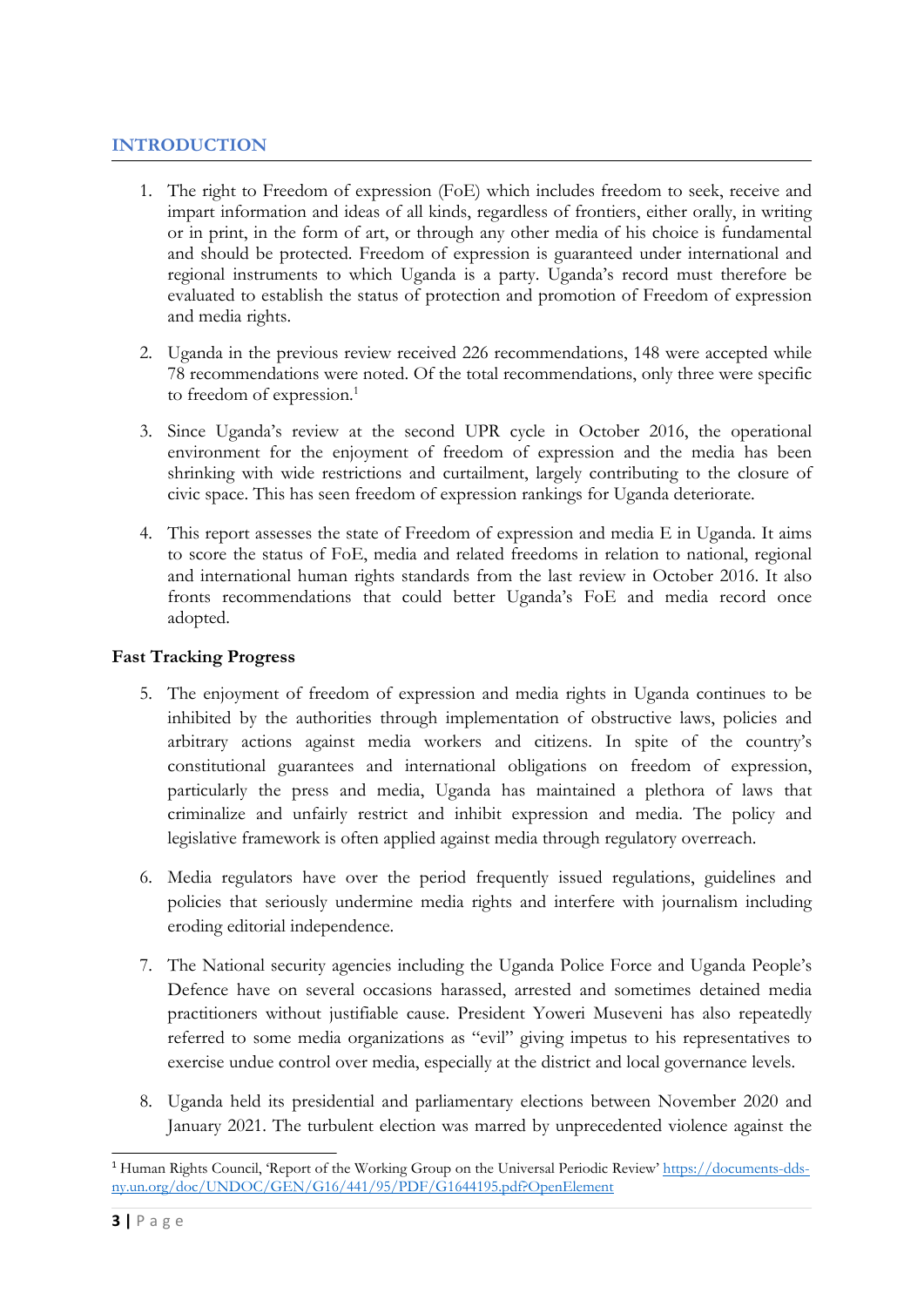media, severe restrictions on freedom of expression including a total internet shutdown<sup>2</sup> and allegations of vote rigging. President Museveni, who has been in power for 35 years, won his sixth term, bringing his presidential reign to <sup>a</sup> total of 40 years.

9. The digital space which is one of the major sources of information and <sup>a</sup> platform for which FoE is enjoyed has suffered various restrictions and curtailments with inhibitive laws such as the now dropped OTT tax<sup>3</sup> yet being replaced by a 12% levy on data. This levy will heighten the cost of internet access and potentially block millions of people from accessing the internet. Other restrictions arise from multiple Uganda Communications Commission Regulations with <sup>a</sup> record 18 regulations in 2019 that put in place stringent measures including fees, licensing regimes for broadcasters and artists and content restrictions among others. 4

### **Freedom of Expression and the Media**

- 10. The 1995 Constitution of Uganda guarantees the right to freedom of expression under article 29 (1) (a) to the effect that "[e]very person shall have the right to freedom of speech and expression which shall include freedom of the press and other media." Equally Uganda is bound by article 19 of the Universal Declaration of Human Rights (UDHR), article 19 of the International Covenant on Civil and Political Rights (ICCPR), and article 9 of the African Charter on Human and Peoples Rights (ACHPR), all of which provide normative standards for the enjoyment of expression. Despite these legal obligations, Uganda'<sup>s</sup> record of freedom of expression is worrying, as the state, its agencies and operatives have continuously undermined its protection and enjoyment.
- 11. The evident restrictions have been witnessed in the deliberate actions of the government to restrict the media, journalists, and failure to reform existing laws like the Penal Code Act that unnecessarily criminalises expression; and the enactment of laws and policies that do not conform to international and regional standards and best practices on freedom of expression.
- 12. Furthermore, Uganda'<sup>s</sup> global freedom of expression and media rankings continues to decline. For example, for the past <sup>2</sup> years, it has been ranked as number 125 out of 180 by the World Press Freedom Index, attributed to harassment and intimidation of journalists. 5 Similarly, Freedom on the Net report ranked Uganda as partly free in regards to freedom on the net. 6
- 13. Several sections 7 of the 1950 Penal Code Act criminalizes expression through providing custodial sentences for breaches. In June 2019, Pidson Kareire, <sup>a</sup> journalist with The

<sup>2</sup> Daily Monitor, 'Govt lifts internet shutdown imposed over election['](https://www.monitor.co.ug/uganda/news/national/govt-lifts-internet-shutdown-imposed-over-election-3286184)

<https://www.monitor.co.ug/uganda/news/national/govt-lifts-internet-shutdown-imposed-over-election-3286184> (accessed July 15, 2021)

<sup>&</sup>lt;sup>3</sup> Benson Tumusiime, "OTT tax stops today," Daily Monitor, June 30, 2021,

<https://www.monitor.co.ug/uganda/news/national/ott-tax-stops-today-3455434> (accessed July 15, 2021) 4 See for instance Uganda Communications Commission Blog, 'New Communications Regulations Have Been Gazzetted' <https://uccinfo.blog/2019/11/13/new-communications-regulations-have-been-gazzetted/> (accessed July 15, 2021)

<sup>&</sup>lt;sup>5</sup> Reporters Without Borders, '2021 World Press Freedom Index: Uganda' <https://rsf.org/en/ranking> (accessed July 15, 2021)

<sup>6</sup> Freedom House, 'Freedom on the Net <sup>2020</sup> Uganda' [https://freedomhouse.org/country/uganda/freedom](https://freedomhouse.org/country/uganda/freedom-net/2020)[net/2020](https://freedomhouse.org/country/uganda/freedom-net/2020) (accessed July 15, 2021)

<sup>7</sup> Penal Code Act sections 35, 37, 41, 49, 51, 52, 53, 83, 115, 179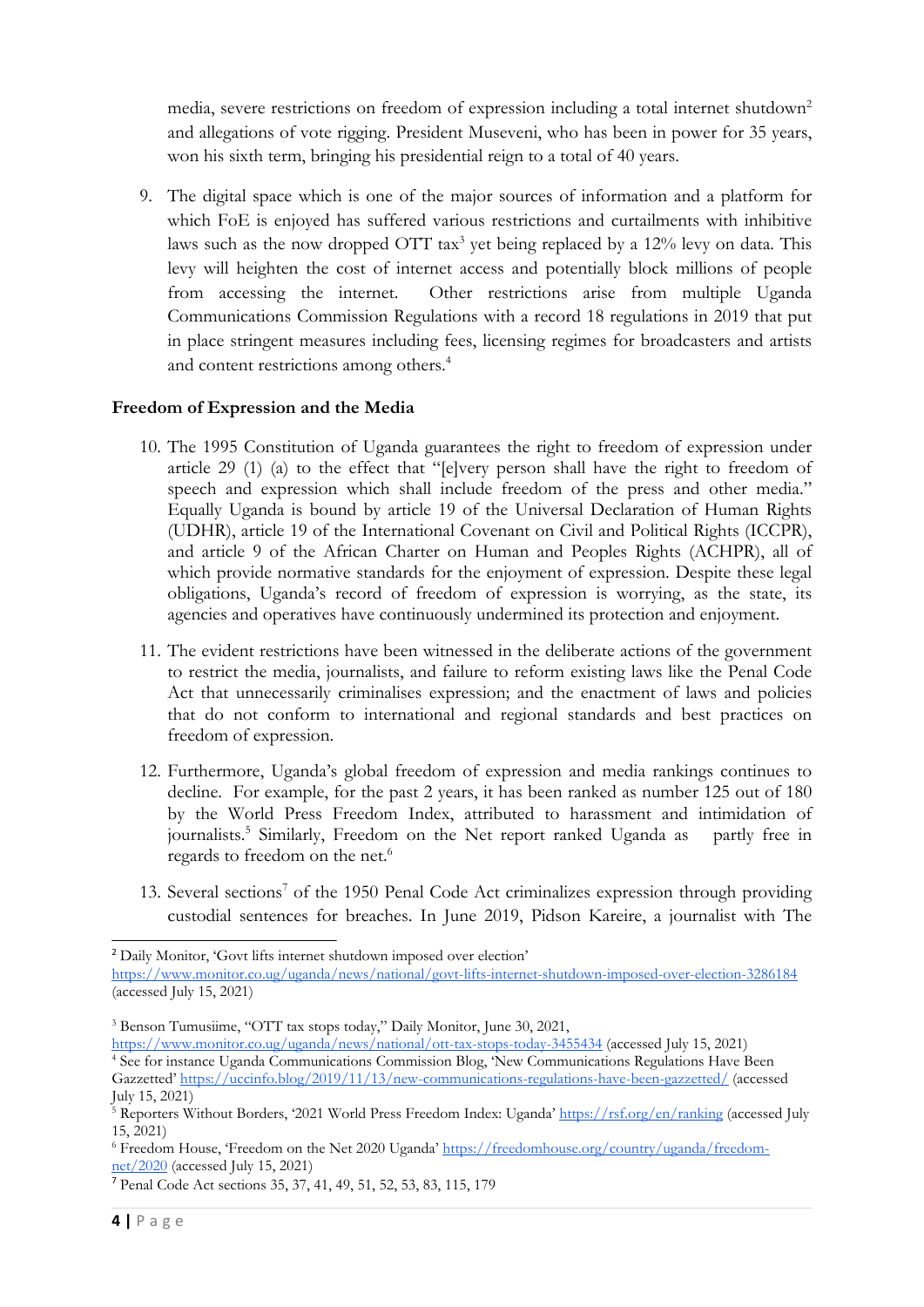Drone, an online publication, was charged and prosecuted for criminal defamation for <sup>a</sup> series of stories alleging that <sup>a</sup> labour recruiting company was cheating people by promising them jobs abroad. 8 In August 2018, two NTV journalists, Herbert Ziwa and Ronald Muwanga were arrested while covering live political activities in West Nile and charged with incitement to violence under section 51 of the Penal Code Act. They were later released on Police bond.<sup>9</sup>

14. The Computer Misuse Act has also been invoked to undermine freedom of expression and media rights. In October 2017, New Vision Editor, Felix Osike, was charged with offensive communication under section 25 of the Act for publishing <sup>a</sup> story about the then Inspector General of Police, titled "Kayihura Security Beefed Up' which was deemed displeasurable. 10 This Act has also been used to deter online communication. For example, in August 2019, Dr Stella Nyanzi, <sup>a</sup> renowned government critic was found guilty of cyber harassment of the President and imprisoned under section 24. 11 In June 2019, similar charges were brought against the editor of Drone Media.<sup>12</sup>

#### **Crackdown on Journalists and Media Houses**

- 15. Uganda currently boasts of <sup>a</sup> vibrant press with hundreds of private radio stations and independent newspapers. For example, the total number of licensed radio stations as at 31st December 2020 was 202. 13 In the exercise of the watchdog function, the media is often critical of government practices and actions. This role is however met with confrontation from the government with wide intimidation, harassment, arbitrary arrests, detentions, persecution and prosecution of media practitioners.
- 16. Since 2017, HRNJ-Uganda has recorded over 162 cases of arrests, detentions, and trumped-up charges against journalists. Furthermore, the Reporters without Borders has documented some 40 press freedom violations in Uganda since the start of November 2020, including eight arbitrary arrests of journalists and <sup>21</sup> acts of aggression against them.
- 17. During the 2021 electoral period, police and other government agencies, such as the Uganda Communications Commission (UCC) - the broadcasting regulator, Resident District Commissioners (RDC) blatantly violated acceptable standards of free expression and the media. In April, 2019, the police raided Mubende Fm, and switched off the radio in an attempt to stop Col. Besigye- <sup>a</sup> leading opposition figure from appearing for <sup>a</sup> radio

<sup>8</sup> Ugandan editor charged with criminal libel and 'offensive communication' [https://cpj.org/2019/06/ugandan](https://cpj.org/2019/06/ugandan-editor-charged-with-criminal-libel-and-off/)[editor-charged-with-criminal-libel-and-off/](https://cpj.org/2019/06/ugandan-editor-charged-with-criminal-libel-and-off/) (accessed July 15, 2021).

<sup>&</sup>lt;sup>9</sup> Arua: Arrested NTV journalists charged with inciting violence, malicious damage. https://www.softpower.ug/arua-arrested-ntv-journalists-charged-with-inciting-violence-malicious-damage/

<sup>10</sup> Vision Editor charged over Kayihura story

https://archives.visiongroup.co.ug/vision/NewVisionaApi/v1/uploads/NV011117pg04.pdf

<sup>&</sup>lt;sup>11</sup> Uganda: Freedom of expression takes a knock as Stella Nyanzi found guilty of cyber harassment

https://www.amnesty.org/en/latest/news/2019/08/uganda-freedom-of-expression-takes-a-knock-as-stella-nyanzifound-guilty-of-cyber-harassment/

<sup>&</sup>lt;sup>12</sup> HRNJ, "Drone Media Journalist Charged, Released on Bail," June 14, 2019, <https://www.hrnjuganda.org/5311/> (accessed July 15, 2021).

<sup>&</sup>lt;sup>13</sup> UCC, "List of Authorised Radio Broadcasters as of 31<sup>st</sup> December 2020," [https://www.ucc.co.ug/wp](https://www.ucc.co.ug/wp-content/uploads/2021/01/FINAL-LIST-OF-AUTHORISED-RADIO-BROADCASTERS-AS-OF-31st-DECEMBER-2020.pdf)[content/uploads/2021/01/FINAL-LIST-OF-AUTHORISED-RADIO-BROADCASTERS-AS-OF-31st-](https://www.ucc.co.ug/wp-content/uploads/2021/01/FINAL-LIST-OF-AUTHORISED-RADIO-BROADCASTERS-AS-OF-31st-DECEMBER-2020.pdf)[DECEMBER-2020.pdf](https://www.ucc.co.ug/wp-content/uploads/2021/01/FINAL-LIST-OF-AUTHORISED-RADIO-BROADCASTERS-AS-OF-31st-DECEMBER-2020.pdf) (accessed July 15, 2021).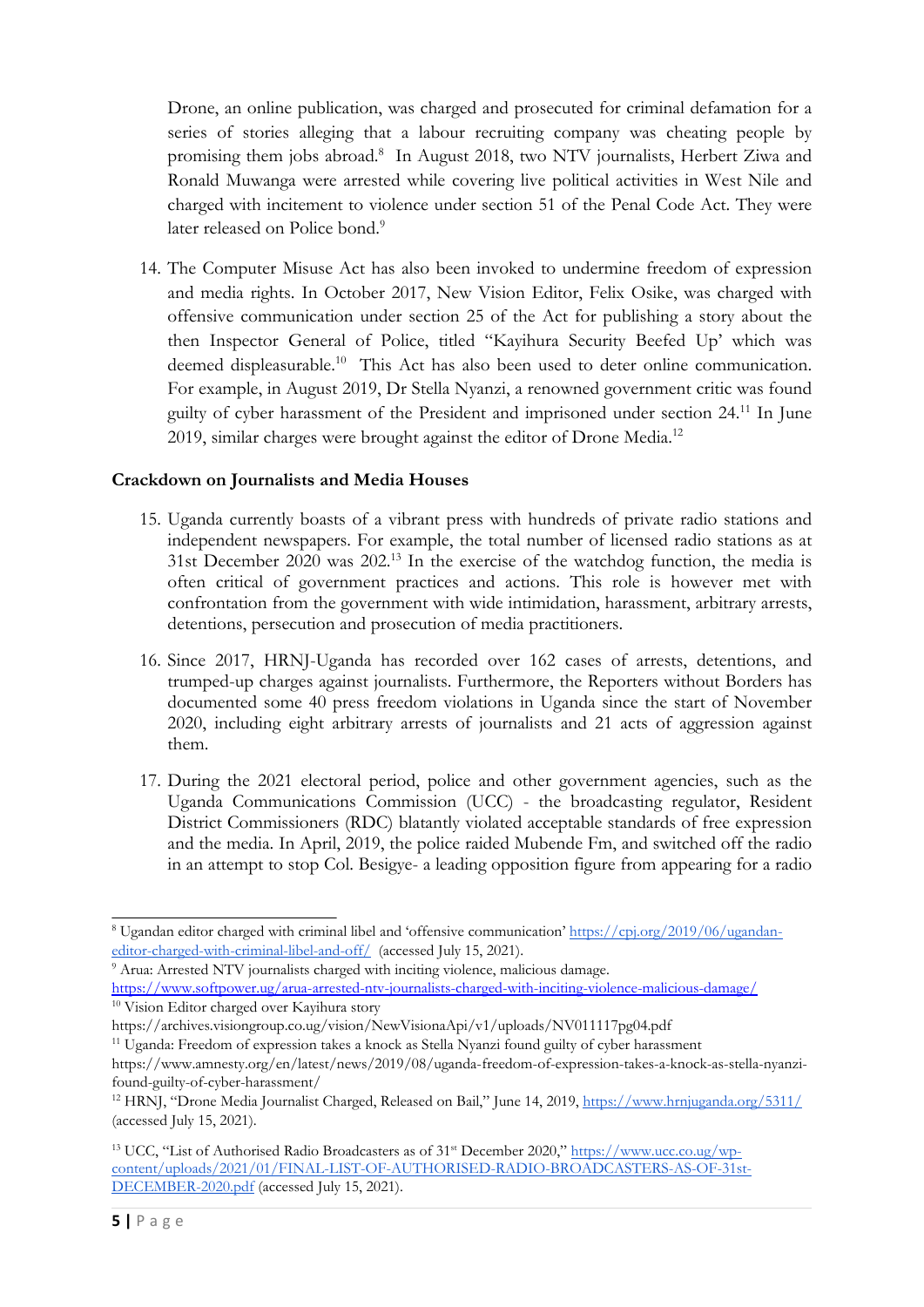talk show. 14 Throughout 2020, journalists covering the campaign events of Robert Kyagulanyi were harassed, assaulted, and detained, on various charges. Africa Centre of Media Excellence (ACME) reported that at least 15 journalists were attacked, injured and or arrested as they covered campaigns for the 2021 presidential elections.<sup>15</sup>

- 18. Several journalists covering opposition politicians were beaten and injured. On December 27, 2020 journalists were arrested and detained before release without charges as they followed presidential candidate, Robert Kyagulanyi. Derrick Wandera of the Daily Monitor had his phone smashed by soldiers who accused him of communicating live. His colleague was also arrested on similar accusations. <sup>16</sup> On January 1, 2021, Dedan Kimathi, <sup>a</sup> reporter for the online publication, *Chimpreports,* was beaten by soldiers and police in Northern Uganda as he attempted to take pictures. He sustained injuries on his face. The soldiers ordered him to delete materials they suspected he had captured. He was rushed to hospital where he received treatment.<sup>17</sup>
- 19. On 17<sup>th</sup> February, 2021, several journalists were unjustifiably assaulted by UPDF soldiers, as they covered former presidential candidate Robert Kyagulanyi present <sup>a</sup> petition to the Office of the United Nations High Commissioner for Human Rights (OHCHR), in Kampala ,over abduction and disappearance of his NUP supporters. 18 Between March and May, 2021, police arrested and assaulted at least 10 journalists while enforcing COVID-19-related restrictions.
- 20. On April 4<sup>th</sup>, 2020 police arrested Rogers Asiimwe of Freedom Radio, raided his office, and questioned him about his discussion of the coronavirus, its origins, and the lockdown measures instituted by the Ugandan government. <sup>19</sup> According to Committee to Protect Journalists (CPJ) he was arrested for "spreading harmful propaganda and sabotaging the government's move to curb [COVID-19]"
- 21. Security forces continue to act in <sup>a</sup> manner that is detrimental to the enjoyment of media rights, making journalism practice extremely difficult. The Uganda Police Force and Uganda People'<sup>s</sup> Defence Forces have severally shot at journalists, beaten, harassed, detained and smashed their gadgets with impunity.
- 22. On December 30 2020, the Deputy Inspector General of the Uganda Police Force (UPF), Maj. Gen. Paul Lokech, issued <sup>a</sup> statement that "with effect from December 31

<sup>&</sup>lt;sup>14</sup> Daily Monitor, "Police, RDC switch off radio station in attempt to stop Besigye talk show," [https://www.monitor.co.ug/uganda/news/national/police-rdc-switch-off-radio-station-in-attempt-to-stop-besigye](https://www.monitor.co.ug/uganda/news/national/police-rdc-switch-off-radio-station-in-attempt-to-stop-besigye-talk-show-1820692)[talk-show-1820692](https://www.monitor.co.ug/uganda/news/national/police-rdc-switch-off-radio-station-in-attempt-to-stop-besigye-talk-show-1820692) (accessed July 15, 2021).

<sup>&</sup>lt;sup>15</sup> ACME[,](https://acme-ug.org/2020/12/27/news-release-attacks-on-independent-media-and-civic-space-must-stop/) "STATEMENT – Attacks on independent media and civic space must stop." December 27, 2020, <https://acme-ug.org/2020/12/27/news-release-attacks-on-independent-media-and-civic-space-must-stop/>  $(\text{accessed July } 15, 2021).$ 

<sup>&</sup>lt;sup>16</sup> Daily Monitor journalist on Bobi Wine campaign trail arrested in Kalangala

https://www.monitor.co.ug/uganda/news/national/daily-monitor-journalist-on-bobi-wine-campaign-trail-arrestedin-kalangala-3243258

<sup>17</sup> https://chimpreports.com/security-forces-assault-chimpreports-journalist-dedan-kimathi-on-amuriat-campaigntrail/

<sup>&</sup>lt;sup>18</sup> Military police beat up journalists covering Bobi Wine petition to UN

https://www.monitor.co.ug/uganda/news/national/military-police-beat-up-journalists-covering-bobi-winepetition-to-un-3294654

<sup>&</sup>lt;sup>19</sup> Committee to Protect Journalist, "Local officials arrested, attacked and confiscated equipment of radio journalist in western Uganda" [https://cpj.org/2020/06/local-officials-arrested-attacked-and-confiscated-equipment-of-radio](https://cpj.org/2020/06/local-officials-arrested-attacked-and-confiscated-equipment-of-radio-journalists-in-western-uganda/)[journalists-in-western-uganda/](https://cpj.org/2020/06/local-officials-arrested-attacked-and-confiscated-equipment-of-radio-journalists-in-western-uganda/) (accessed July 15, 2021).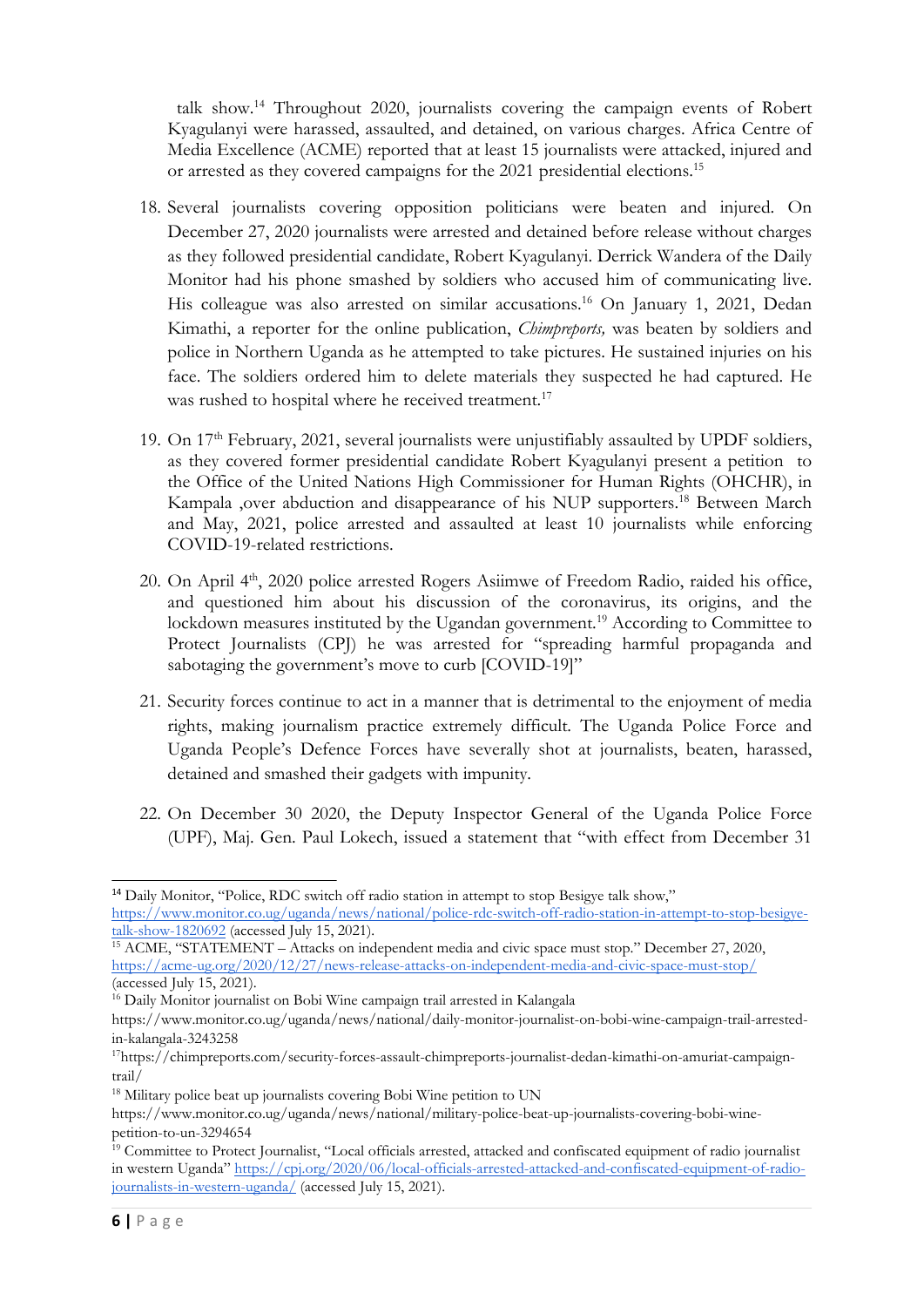2020, police will "only recognize journalists and media practitioners who are accredited by the Media Council, during the coverage of political campaigns and other electoral events. 20 Journalists without press tags were deemed criminal.

- 23. Prior to the Police'<sup>s</sup> statement, Ashraf Kasirye, <sup>a</sup> journalist working with Ghetto online TV was on 27 December 2020 shot on the head while covering presidential candidate Robert Kyagulanyi, and seriously injured. He was rushed to hospital in critical condition.<sup>21</sup> On the same day, two other journalists working for NTV and NBS were seriously injured when police deliberately shot at them while they covered elections.<sup>22</sup> Police said that the journalists were "regrettably caught up during the process of dispersing violent groups."23
- 24. The Inspector-General of Police (IGP) of the UPF justified the assault on the journalists as necessary for "their own safety". 24 The statement came in the wake of increased police brutality against journalists covering opposition candidates. On December 27, at least three journalists were injured by the police, one of them seriously; and earlier that month police beat up six journalists who were covering Kyagulanyi in Lira town in northern Uganda. 25
- 25. The assault on media freedom was further highlighted when the statutory regulator for journalists, the Media Council issued directives in December of 2020 for journalists to register with the Council in order to cover the elections 26 and threatened criminal charges against any media houses, both local and international, including freelance journalists, who failed to register. The requirement for payment of two hundred thousand shillings for registration (USD 56) at short notice was an extra limitation for poorly paid journalists. The timing of the directives was suspicious as the election was <sup>a</sup> few weeks away. This is believed to have been <sup>a</sup> well calculated means of curtailing media coverage of elections. The registration and accreditation of journalists was challenged by the

https://acme-ug.org/2020/12/28/journalists-injured-as-police-turn-guns-on-the-media/ (accessed July 15, 2021) <sup>23</sup> Uganda Police Force, "Statement on violent fracas at Kyabakuza," https://www.upf.go.ug/statement-on-violentfracas-at-kyabakuza/ (accessed July 15, 2021).

<sup>20</sup> See Press Statement: Enforcement of the Media Council guidelines. https://www.upf.go.ug/enforcement-of-themedia-council-guidelines/

<sup>&</sup>lt;sup>21</sup> Ghetto Media Cameraman Ashraf Kasirye Shot in Masaka. https://ugandaradionetwork.net/story/gheto-mediacamera-man-ashraf-kasirye-shot-in-masaka

 $^{22}$  Clare Muhindo, "Journalists injured as police turn guns on the media," ACME, December 28, 2020,

<sup>&</sup>lt;sup>24</sup> Job Bwire, "Police will beat you for own safety, IGP Ochola tells journalists," Daily Monitor, February 17, 2021, [https://www.monitor.co.ug/uganda/news/national/police-will-beat-you-for-own-safety-igp-ochola-tells](https://www.monitor.co.ug/uganda/news/national/police-will-beat-you-for-own-safety-igp-ochola-tells-journalists-3251102)[journalists-3251102](https://www.monitor.co.ug/uganda/news/national/police-will-beat-you-for-own-safety-igp-ochola-tells-journalists-3251102) (accessed July 15, 2021).

<sup>&</sup>lt;sup>25</sup> Job Bwire[,](https://www.monitor.co.ug/uganda/news/national/police-will-beat-you-for-own-safety-igp-ochola-tells-journalists-3251102) "Police beat up journalists covering Bobi Wine campaign trail," Daily Monitor, December 12, 2020, [https://www.monitor.co.ug/uganda/news/national/police-beat-up-journalists-covering-bobi-wine-campaign](https://www.monitor.co.ug/uganda/news/national/police-beat-up-journalists-covering-bobi-wine-campaign-trail-3226432)[trail-3226432](https://www.monitor.co.ug/uganda/news/national/police-beat-up-journalists-covering-bobi-wine-campaign-trail-3226432) (accessed July 15, 2021).

 $\frac{26}{26}$  Human Rights Network for Journalists, "Press freedom index -2020" <https://www.hrnjuganda.org/download/reports/Press-Freedom-Index-Report-2020.pdf> (accessed July 15, 2021).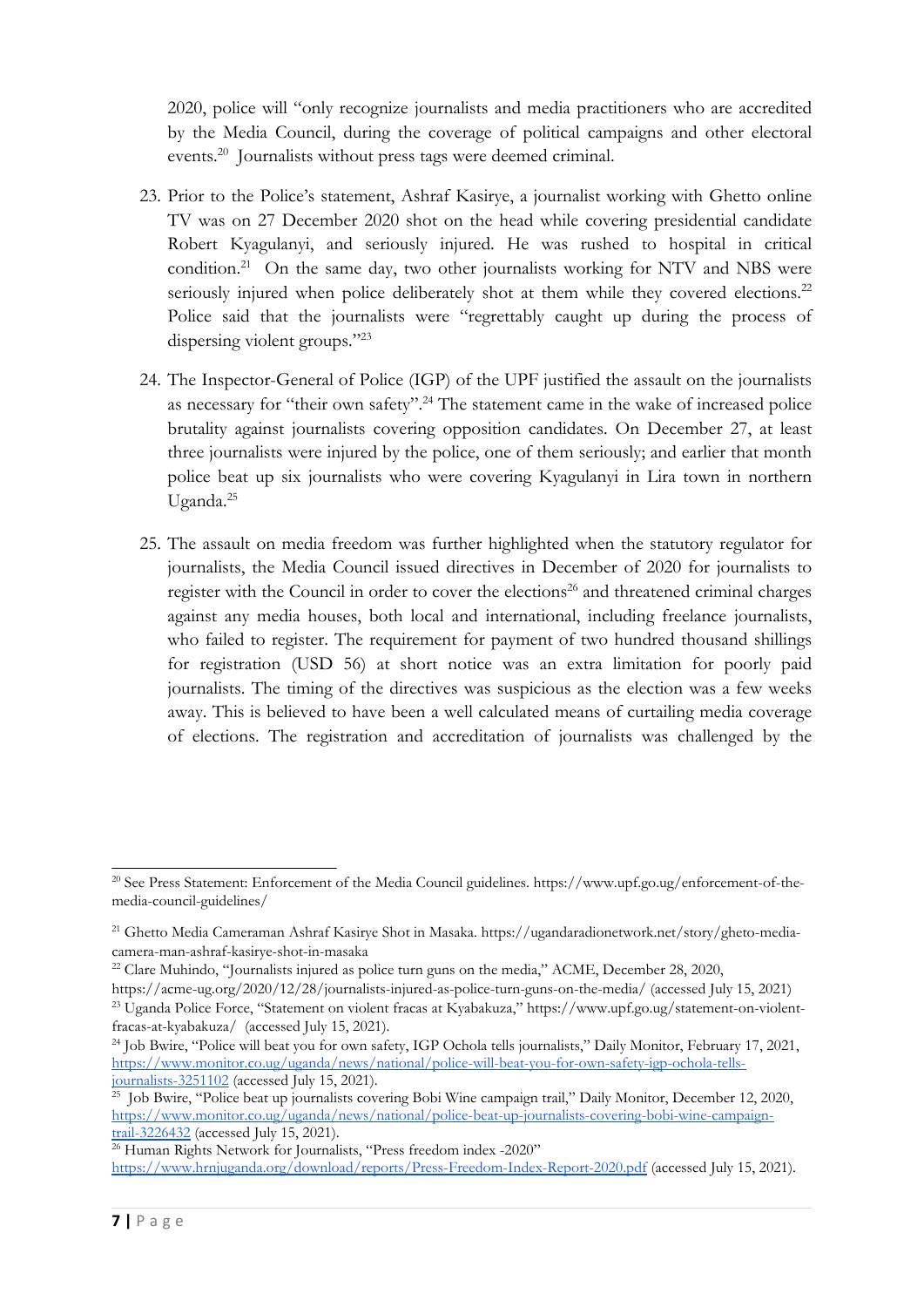Editors Guild as illegal and irrational, and was quashed by court. 27

#### **Access to Information and Censorship**

- 26. The right of access to information is guaranteed by article 41 of the 1995 Constitution and the Access to information Act of 2005 which gave effect to the access to information regulations of 2011 that provide for the procedures to be followed for processing information including fees to be paid before access is granted. Access to information however exempts <sup>a</sup> wide range of information from public access. under section 24, access is subject to conditions which must be fulfilled by the applicant. The exempted information under the Act includes information relating to records of cabinet and its committees, confidential information, commercial information of third parties, information relating to protection of safety of persons and property, information relating to legal proceedings, privileged information, operations of public bodies. The exempted information is wide and literally covers very important information that can be used to hold the government accountable.
- 27. While with an enabling access to information law, practice has revealed gaps in the implementation of the law. Government agencies, ministries and departments are usually in the habit of rejecting information requests. For example, the Hub for Investigative Media has made several attempts to access information. Majority of the requests are not processed $^{28}$  while those rejected $^{29}$  greatly outnumber those that are granted. $^{30}$
- 28. Section 8 of the Access to Information Act provides for proactive disclosure of records and section 43 provides for annual reports by responsible ministers of MDAs on the state of access to information in respect to the MDA including information requests filed, those granted and those rejected and the reasons for the rejection. Ministers have however never complied with this legal requirement.<sup>31</sup>
- 29. There is also <sup>a</sup> general lack of knowledge of the right to information DUE TO lack of government sensitisation of the right. This is shown by the nature of information requests made by citizens on the AskYourGov portal 32 which is an online portal setup by the Office of the Prime Minister in Collaboration with the Collaboration on International ICT Policy in East and Southern Africa (CIPESA) and the Africa Freedom of Information Centre (AFIC) in 2014. The information requests are rather different from information that can be used for accountability and transparency demands of the government. On the other hand, some government MDAs have deliberately failed to process individual information requests.
- 30. The threats to access to information have been shown in the government directives to censor the media. the UCC in May 2019 ordered 13 broadcast media houses (six television stations and seven radio stations) to suspend 39 producers, heads of programming and heads of news over alleged production substandard content after they

<sup>27</sup> ACME, "FULL RULING: Editors Guild, CEPIL <sup>V</sup> Attorney General," January 19, 2021,

<https://ugandajournalistsresourcecentre.com/full-ruling-editors-guild-cepil-v-attorney-general/> (accessed July 15,  $2021$ ).

<sup>&</sup>lt;sup>28</sup> Hub for Investigative Media, "Pending Requests," <http://him-ug.org/pending-requests/> (accessed July 15, 2021)

<sup>&</sup>lt;sup>29</sup> Hub for Investigative Media, "Denied Requests," <http://him-ug.org/denied-requests-2/> (accessed July 15, 2021)

<sup>&</sup>lt;sup>30</sup> Hub for Investigative Media, "Granted Requests," <http://him-ug.org/pending-requests-2/> (accessed July 15, 2021)

<sup>&</sup>lt;sup>31</sup> Collaboration on International ICT Policy in East and Southern Africa (CIPESA), 'Uganda Launches Portal to Support Citizens' Right to Information' [https://cipesa.org/2014/08/press-press-release-uganda-launches-portal-to](https://cipesa.org/2014/08/press-press-release-uganda-launches-portal-to-support-citizens-right-to-information/)support-c[itizens-right-to-information/](https://cipesa.org/2014/08/press-press-release-uganda-launches-portal-to-support-citizens-right-to-information/), Last Accessed 25 June 2021.

<sup>&</sup>lt;sup>32</sup> <https://askyourgov.ug/> S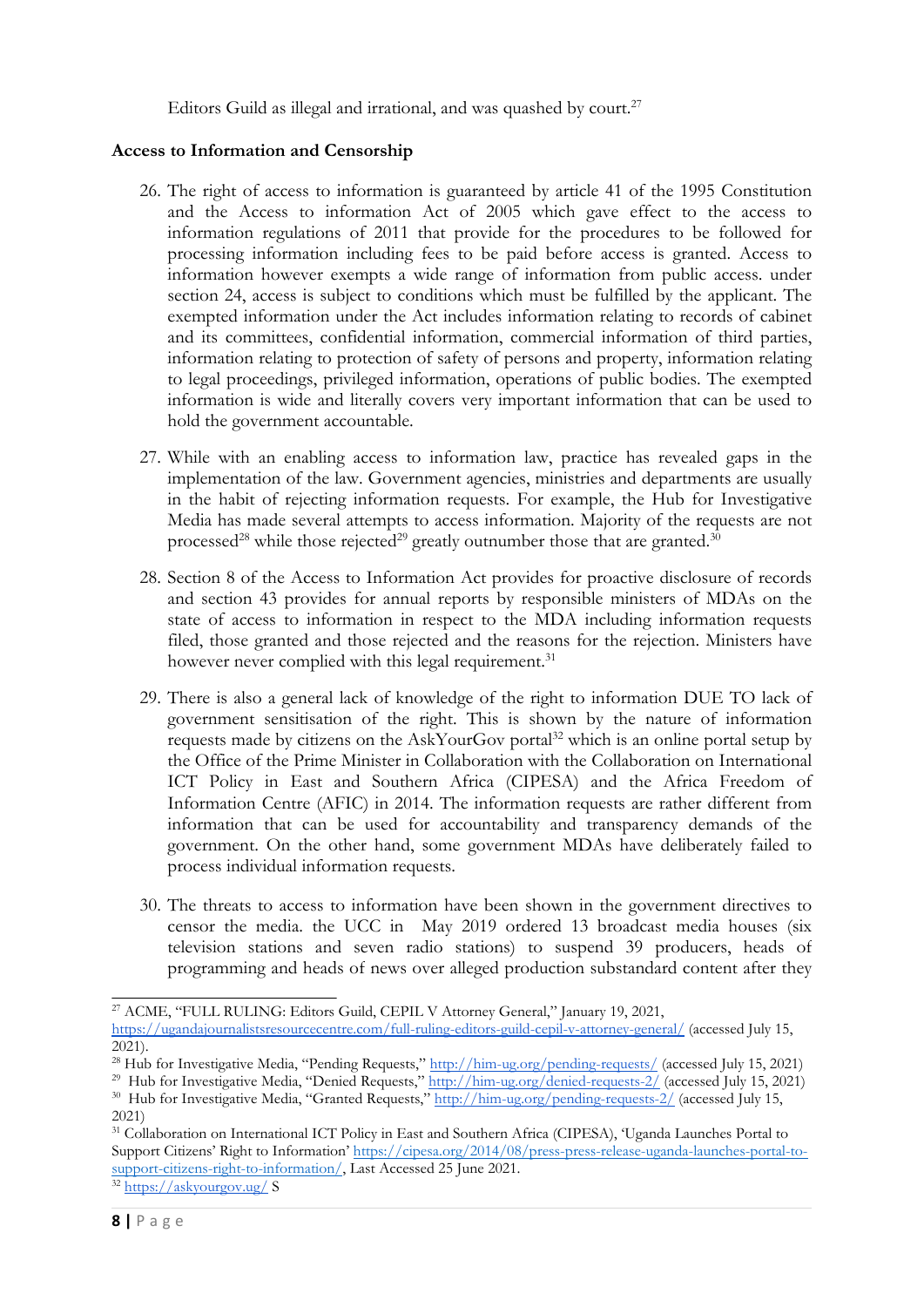covered protests sparked by the arrest and respective detention Robert Kyagulanyi who had shown interests in vying for presidency in the country.<sup>33</sup> The affected television stations included BBS TV, Bukedde TV, Kingdom TV, NBS TV, NTV, and Salt TV while radio stations included; Akaboozi,, Beat FM, Capital FM, Pearl FM, Radio Simba and Sapientia FM. This was <sup>a</sup> move to silence critical voices and dissemination of information to the public.

### **Digital Rights and Freedoms**

- 31. Uganda has over the years grown its online sector. The number of active pay TV subscribers stands at 1.54 million.<sup>34</sup> As regards internet penetration, by close of December 2020 internet subscription stood at <sup>a</sup> total of 21.4 million active internet subscriptions translating into an internet penetration of <sup>1</sup> internet connection in every <sup>2</sup> Ugandans.<sup>35</sup> Fixed and mobile phones are estimated at 26.6 million subscriptions.<sup>36</sup>
- 32. There have been legal and policy frameworks to promote the sector. For instance, the Data Protection and Privacy Act was enacted in 2019 and the Data Protection and Privacy Regulations were adopted in March 2021. <sup>37</sup> However, other laws like the Computer Misuse Act 2011 and Regulation of Interception of Communications Act 2010 (RICA) are manipulated by the state apparatus to suppress citizens' digital rights. Government agencies have relied on some unclear provisions of the law to seek to muzzle online criticism of actions of government departments, agencies and individuals in government.
- 33. On 12th February 2021, the Ugandan authorities shut down the internet and blocked access to all social media platforms. 38 In <sup>a</sup> January 12th letter, the Uganda Communications Commission ordered internet service providers in the country to "immediately suspend any access and use" of all messaging apps and social media platforms until further notice. 39 This action is against the commitments made by Uganda to adhere to FoE standards at the second cycle UPR.
- 34. The Uganda Communications Commission (UCC) confirmed that the blockage was imposed for security reasons. Due to the Covid-19 pandemic, citizens in Uganda were increasingly reliant on digital technologies for information crucial to their health, education, economic livelihoods, and political participation.
- 35. In the wake of COVID-19, Uganda issued <sup>a</sup> number of regulations under the Public Health Act with the aim of containing the spread of the virus. However, some of the regulations such as the Public Health (Control of Covid -19) Rules, SI. No.38 of 2021 largely interfered with privacy of the individual as they required mandatory and voluntary

<sup>33</sup> The Observer, 'Bobi Wine: UCC orders suspension of 39 journalists at 13 media houses' <https://observer.ug/news/headlines/60575-ucc-orders-suspension-of-39-journalists-at-13-media-houses> (accessed July 15, 2021).

<sup>34</sup> Uganda Communications Commission, "*Market Performance Report 3Q20 (July - September <sup>2020</sup>*)", https://www.ucc.co.ug/wp-content/uploads/2021/01/MARKET-PERFOMANCE-REPORT-Q3-2020-Finalcompressed.pdf

<sup>35</sup> Uganda Communication Commission, 'Market Performance Report 4Q2020' https://www.ucc.co.ug/wpcontent/uploads/2021/04/UCC-Q4-2020-Market-Perfomance-Report-compressed.pdf (accessed July 15, 2021).

<sup>36</sup> Ibid., 13.

<sup>37</sup> [https://www.dataguidance.com/sites/default/files/uganda\\_data\\_protection\\_regulations\\_small.pdf](https://www.dataguidance.com/sites/default/files/uganda_data_protection_regulations_small.pdf)

<sup>38</sup> Reporters Without Borders, "Uganda blocks social media and messaging apps, isolating election," January 13, 2021, <https://rsf.org/en/news/uganda-blocks-social-media-and-messaging-apps-isolating-election> (accessed July 15, 2021)

<sup>39</sup> Reuters, "Uganda orders all social media to be blocked – letter," January 12, 2021, <https://www.reuters.com/article/uk-uganda-election-social-media-idUSKBN29H1EB> (accessed July 15, 2021)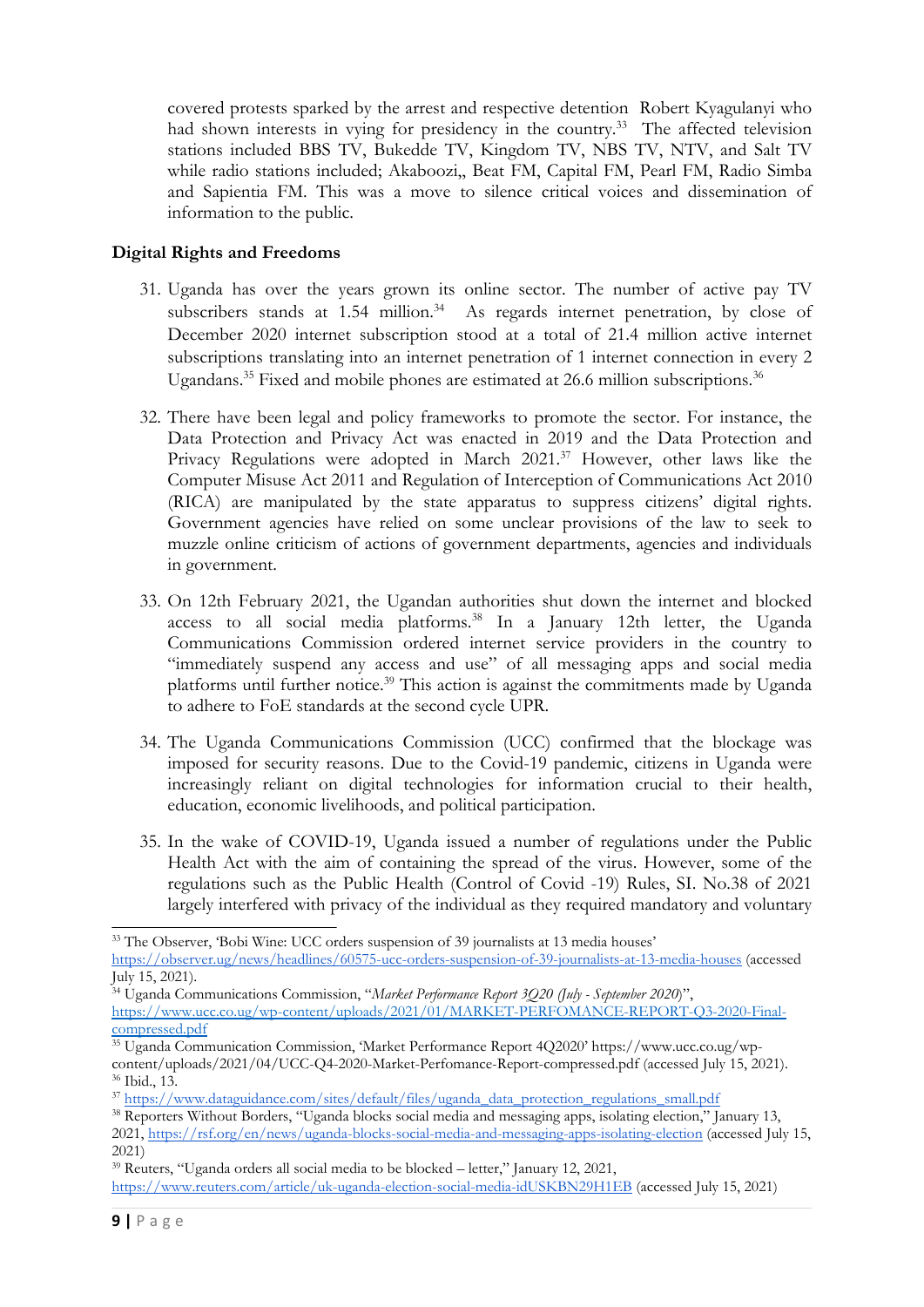disclosure of information relating to infection and sickness from the virus. The rules also provide for mandatory searches of homes or premises once there is suspicion that someone staying in <sup>a</sup> home or premises has the virus.Further, parliament passed the Political Parties and Organisations (Conduct of Meetings and Elections) Regulations 2020 which in regulation 5 limited political meetings to virtual.

- 36. On July 13, 2019, an evangelical pastor, journalist and critic of the president and the ruling government, Joseph Kabuleta was arrested and detained at the army'<sup>s</sup> Special Investigations Unit in Kireka on the outskirts of Kampala for four days without trial over his Facebook post under his 'Weekly Rant" where he referred to President Museveni as "<sup>a</sup> gambler, thief and liar."<sup>40</sup> With neither <sup>a</sup> warrant of arrest nor police summons, Kabuleta was allegedly interrogated, and physically assaulted. He was released on Police bond following family and public pressure and cautioned to disassociate with the media.
- 37. The government increased its crackdown on social media as online activists were targeted for posting information which the government perceived was aimed at destabilising the country. In August 2019, the Uganda Communication Commission (UCC) issued an order requiring all social media bloggers, YouTubers, and online influencers to be registered. 41 In September 2020, the UCC announced that all online content creators must register by October 5. The registration process includes <sup>a</sup> \$27 fee, and applicants have to provide their passport, national identification information, and contact information.
- 38. The UCC in December 2020 asked Google to block 14 YouTube channels including Bobi Wine 2021, Busesa Media Updates, TMO online, Lumbuye Fred, Uganda Yaffe, Uganda News Updates, Ghetto TV, Uganda Empya, , KK TV, Ekyooto TV, Namungo Media, JB Muwonge 2, Map Mediya TV and Trending Channel Ug sympathetic to opposition candidate Robert Kyagulanyi. 42 The UCC said the channels were misleading the public and inciting violence. UCC argued that these channels were used to mobilise protests in November 2020 that left more than 50 people dead. However, it is through these channels that repeated cases of blatant police and army brutality against critics were documented and reported. Google declined to consider the blockage request since it was not accompanied by <sup>a</sup> court order. 43
- 39. On 29th November, 2020, three foreign journalists including Margaret Evans, Producer Lily Martin and Videographer Jean-François Bisson were deported by the Government of Uganda including three Canadian journalists with CBC News who had come to cover campaigns were deported. 44 The government spokesperson, Mr. Ofwono Opondo in <sup>a</sup> twitter response justified the deportation stating that; "You don'<sup>t</sup> apply for <sup>a</sup> tourist visa only to be found working as <sup>a</sup> journalist you broke your own terms of stay in Uganda. Nevertheless, you can reapply and will be accredited if you want to work as <sup>a</sup> journalist in Uganda,"

<https://www.independent.co.ug/enanga-we-arrested-kabuleta/> (accessed July 15, 2021)

<sup>&</sup>lt;sup>40</sup> The Independent Newspaper, "Enanga- We arrested Kabuleta," July 12, 2019,

<sup>&</sup>lt;sup>41</sup> ACME, "Storm brews over UCC online and social media registration rules," August 22, 2019, [https://acme](https://acme-ug.org/2019/08/22/storm-brews-over-ucc-online-and-social-media-registration-rules/)[ug.org/2019/08/22/storm-brews-over-ucc-online-and-social-media-registration-rules/](https://acme-ug.org/2019/08/22/storm-brews-over-ucc-online-and-social-media-registration-rules/) (accessed July 15, 2021) <sup>42</sup> Daily Monitor, 'Government wants Google to close 14 Ugandan YouTube channels'

[https://www.monitor.co.ug/uganda/news/national/government-wants-google-to-close-14-ugandan-youtube](https://www.monitor.co.ug/uganda/news/national/government-wants-google-to-close-14-ugandan-youtube-channels-3229752)[channels-3229752,](https://www.monitor.co.ug/uganda/news/national/government-wants-google-to-close-14-ugandan-youtube-channels-3229752) (accessed July 15, 2021).

<sup>&</sup>lt;sup>43</sup> The Independent, 'Google tells Uganda to go to court' [https://www.independent.co.ug/google-tells-uganda-to](https://www.independent.co.ug/google-tells-uganda-to-go-to-court/)go-[to-court/](https://www.independent.co.ug/google-tells-uganda-to-go-to-court/), (accessed July 15, 2021).

<sup>44</sup> CBC News, "CBC News journalists deported from Uganda, despite having press credentials," November 30, 2020, <https://www.cbc.ca/news/world/cbc-news-journalists-deported-uganda-1.5821367> (accessed July 15, 2021).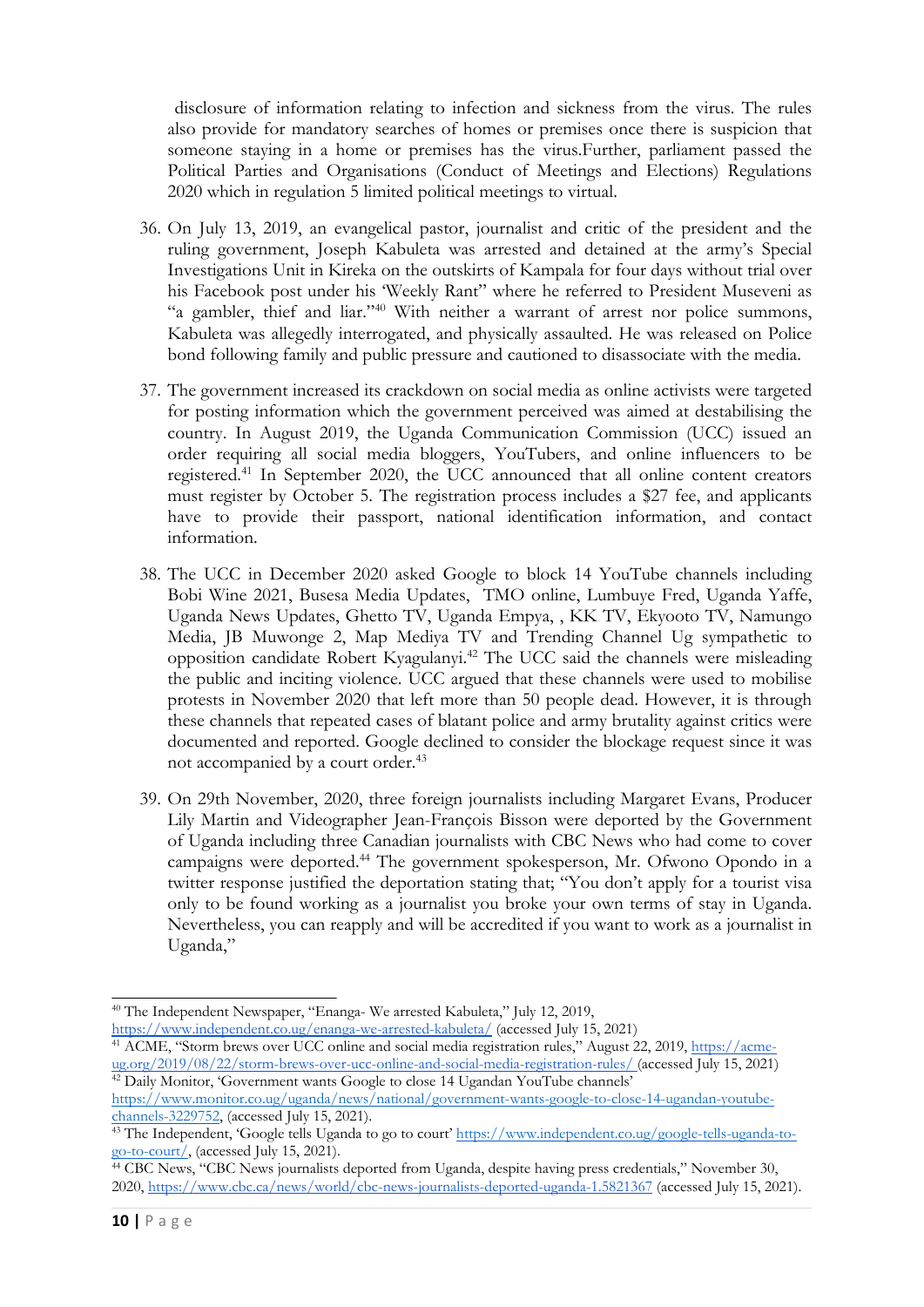- 40. The government of Uganda continues to conduct communication and open surveillance using the Regulation of Communication Act, 2010. In August 2019, an investigative report by the Wall Street Journal revealed how Huawei technicians had assisted Uganda police personnel to break into encrypted communication for opposition member of parliament Robert Kyagulanyi, also known as Bobi Wine. <sup>45</sup> However, the police and Huawei denied the allegations in the report.
- 41. The UCC in September 2020 issued an order requiring all online publishers and broadcasters to apply and get authorisation before they operate.<sup>46</sup> On 6<sup>th</sup> March, 2018 UCC issued <sup>a</sup> directive demanding that all online data communication service providers, online news publishers, online radio and Television service providers to apply and obtain authorisation from the commission. 47 This directive strips the anonymity of content producers and has led to increasing online self-censorship. 48 In line with the directive, in February 2019, UCC ordered the Daily Monitor newspaper to cease publication of content on its website, pending clearance from the Commission. 49 The Daily Monitor was accused of being non-compliant with <sup>a</sup> directive issued in march and April 2018 that required online newspapers to register

#### **Recommendations to the Government of the Republic of Uganda**

- (a) We call upon government, their agencies and authorities to drop all regressive measures that curtail digital rights and freedoms and instead adopt and undertake measures that promote the protection and enjoyment of freedom of expression and the media, both on and offline
- (b) Amend and revise all laws, regulations and policies that infringe on freedom of expression media rights and bring them in tandem with constitutional guarantees and international standards through:

(i) Decriminalising defamation through repealing section 179 of the Penal Code Act

(ii) Amending sections 24 and 25 of the Computer Misuse Act that provide for cyber harassment and offensive communication respectively

(iii) Adhering to the Constitutional Court'<sup>s</sup> decision on decriminalisation of false information under section 50 of the Penal Code.

<sup>45</sup> Joe Parkinson, Nicholas Bariyo and Josh Chin, 'Huawei Technicians Helped African Governments Spy on Political Opponents' *The Wall Street Journal*, August 15, 2019, [https://www.wsj.com/articles/huawei-technicians](https://www.wsj.com/articles/huawei-technicians-helped-african-governments-spy-on-political-opponents-11565793017)[helped-african-governments-spy-on-political-opponents-11565793017](https://www.wsj.com/articles/huawei-technicians-helped-african-governments-spy-on-political-opponents-11565793017), (accessed July 15, 2021)

<sup>46</sup> Uganda Communications Commission, 'Reminders to providers of online data communication and broadcasting services to obtain authorisation' [https://www.ucc.co.ug/reminder-to-providers-of-online-data-communication-and](https://www.ucc.co.ug/reminder-to-providers-of-online-data-communication-and-broadcasting-services-to-obtain-authorisation/)[broadcasting-services-to-obtain-authorisation/](https://www.ucc.co.ug/reminder-to-providers-of-online-data-communication-and-broadcasting-services-to-obtain-authorisation/), (accessed July 15, <sup>2021</sup> )..

<sup>&</sup>lt;sup>47</sup> Uganda Communications Commission," ONLINE DATA COMMUNICATION SERVICES" [https://www.ucc.co.ug/wp-content/uploads/2018/03/UCC\\_ONLINE-DATA-COMMUNICATIONS-](https://www.ucc.co.ug/wp-content/uploads/2018/03/UCC_ONLINE-DATA-COMMUNICATIONS-SERVICES.pdf)[SERVICES.pdf](https://www.ucc.co.ug/wp-content/uploads/2018/03/UCC_ONLINE-DATA-COMMUNICATIONS-SERVICES.pdf)

<sup>&</sup>lt;sup>48</sup> Freedom House, "Freedom on the net 2018" <https://freedomhouse.org/country/uganda/freedom-net/2018> <sup>49</sup> The Independent, 'UCC orders Daily Monitor to shut website' [https://www.independent.co.ug/ucc-orders-daily](https://www.independent.co.ug/ucc-orders-daily-monitor-to-shut-their-website/)[monitor-to-shut-their-website/](https://www.independent.co.ug/ucc-orders-daily-monitor-to-shut-their-website/) (accessed July 15, 2021); see also African Centre for Media Excellence, "UCC threatens to shut Monitor Website" [https://acme-ug.org/2019/02/08/ucc-threatens-to-shut-down-monitor](https://acme-ug.org/2019/02/08/ucc-threatens-to-shut-down-monitor-website/)[website/](https://acme-ug.org/2019/02/08/ucc-threatens-to-shut-down-monitor-website/) (accessed July 15, 2021)